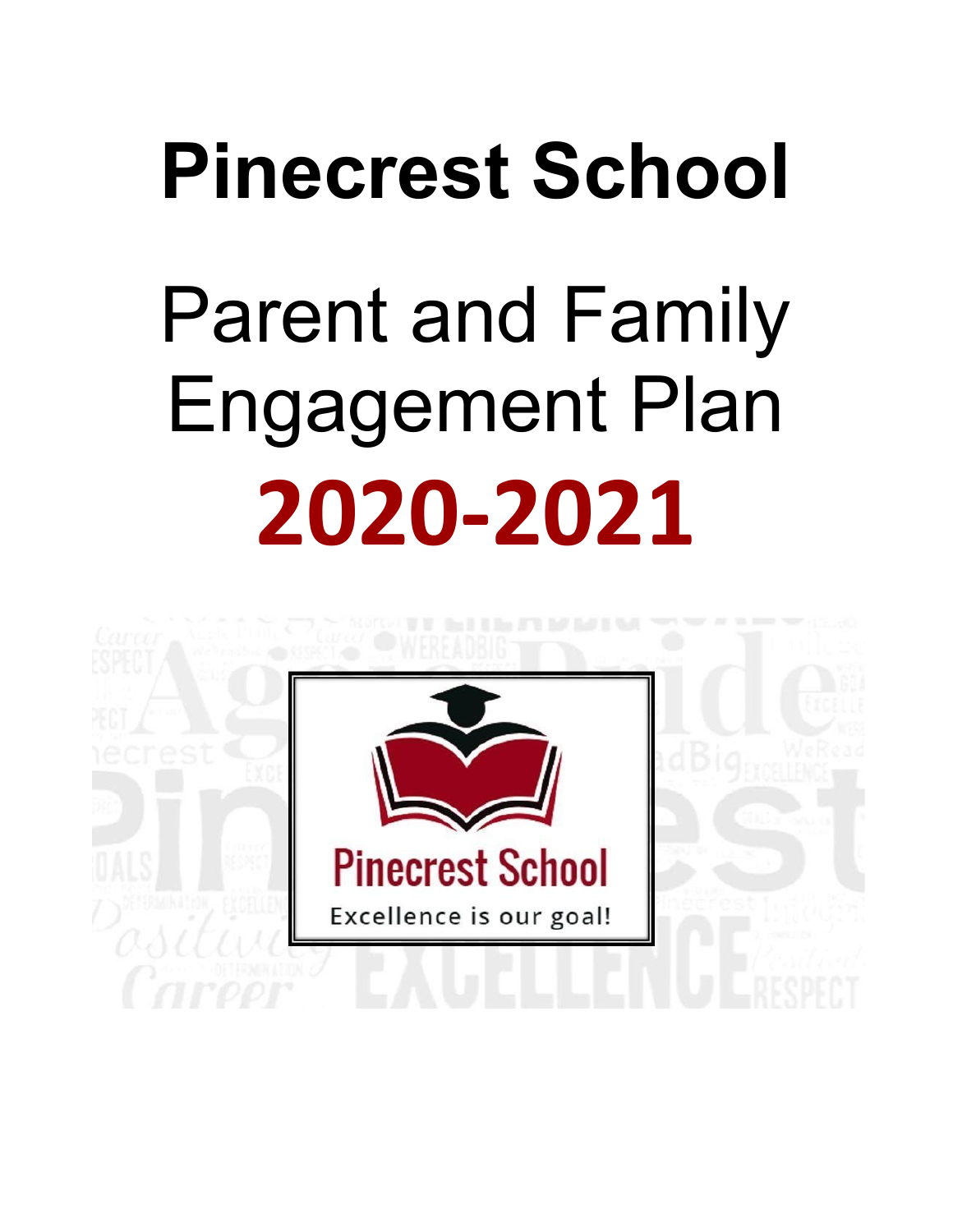### Pinecrest School Parental Involvement Plan

In order to fulfill the requirements of the **Every Child Succeeds Act (ESSA) of 2015** we recognize that the parent is the child's first and most important teacher, as well as providing students with the skills to meet the challenging academic standards required by the Alabama State Department of Education, the **Sylacauga City Schools System along with Pinecrest Elementary** agree to implement the formation of partnerships between the home, school, and community.

**Mission: In partnership with our community, we inspire all students to discover pathways to greatness through a world-class education**

**Beliefs:**

- **● High expectations are necessary to achieve goals and expand opportunities for all.**
- **● Education is a responsibility shared by families, schools and the community.**
- **● Safe, innovative, student-centered schools optimize student success.**
- **● Exemplary teachers, leaders, and staff who are well resourced and supported are essential for effective schools.**
- **● Rigorous, relevant curriculum and diversified instruction maximize student achievement.**
- **● Effective schools operate with equity, accountability, and fiscal responsibility.**
- **● Effective schools inspire trust, invite collaboration, and are valuable assets to our community.**

**Vision: College, Career, Community Ready**

**Goal: Excellence is Our Goal!!!**

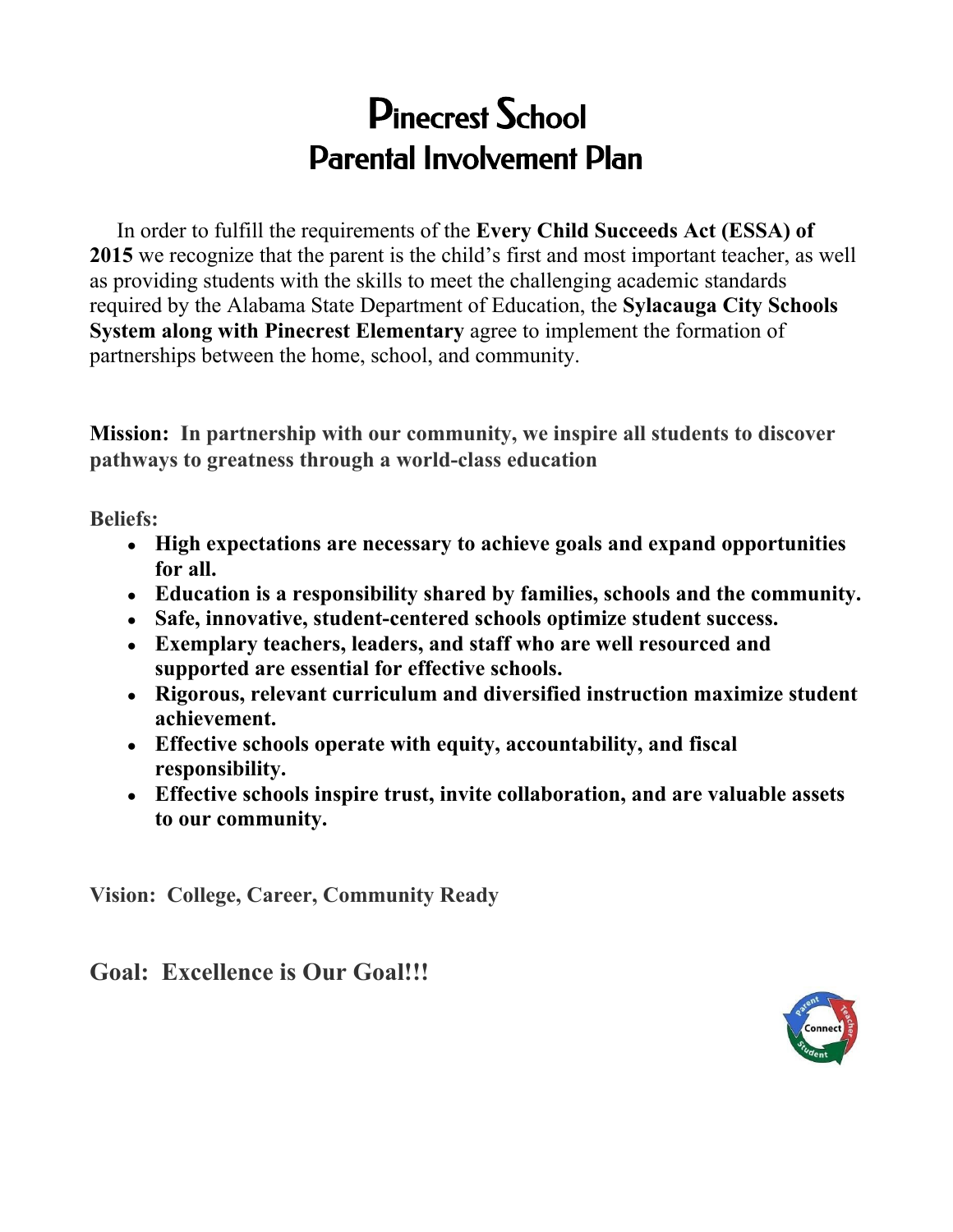#### **Pinecrest School Parental Involvement Plan**

#### **PART I. General Expectations**

Pinecrest School agrees to implement the following statutory requirements:

- ❖ Pinecrest School will implement programs, activities, and procedures for the involvement of parents with Title I, Part A programs, consistent with Section 1112 of the Every Student Succeeds Act (ESSA). These programs, activities, and procedures will be planned and operated with meaningful consultations with the parents of participating children.
- ❖ Consistent with Section 1112, Pinecrest School will work to ensure that the crucial school-level, parental involvement policies meet the requirements of Section 1112(b) of the ESSA, and each include, as a component, a school-parent compact consistent with Section 1118(d) of the ESSA.
- ❖ Pinecrest School will incorporate this parental involvement plan into its LEA plan developed under Section 1112 of the ESSA.
- $\clubsuit$  In carrying out the Title I, Part A parental involvement requirements, to the extent practicable, our school will provide full opportunities for the participation of parents with limited English proficiency, parents with disabilities, and parents of migratory children, including providing information and school reports required under Section 1111 of the ESSA in an understandable and uniform format and, including alternative formats upon request, and, to the extent practicable, in a language parents can understand.
- $\clubsuit$  If the plan for Title I, Part A, developed under Section 1112 of the ESSA, is not satisfactory to the parents of participating children, our school will submit any parent comments with the plan when the school submits the plan to the State Department of Education.
- ❖ Pinecrest School will involve the parents of children served in Title I, Part A schools in decisions about how the one percent of Title I, Part A funds reserved for parental involvement is spent, and will ensure that not less than 95 percent of the one percent reserved goes directly to the school.
- ❖ Pinecrest School will be governed by the following statutory definition of parental involvement and will carry out programs, activities, and procedures in accordance with this definition:

*Parental involvement means the participation of parents in regular, two-way, and meaningful communication involving student academic learning and other school activities, including ensuring that:*

- *parents play an integral role in assisting their child's learning;*
- *parents are encouraged to be actively involved in their child's education at school;*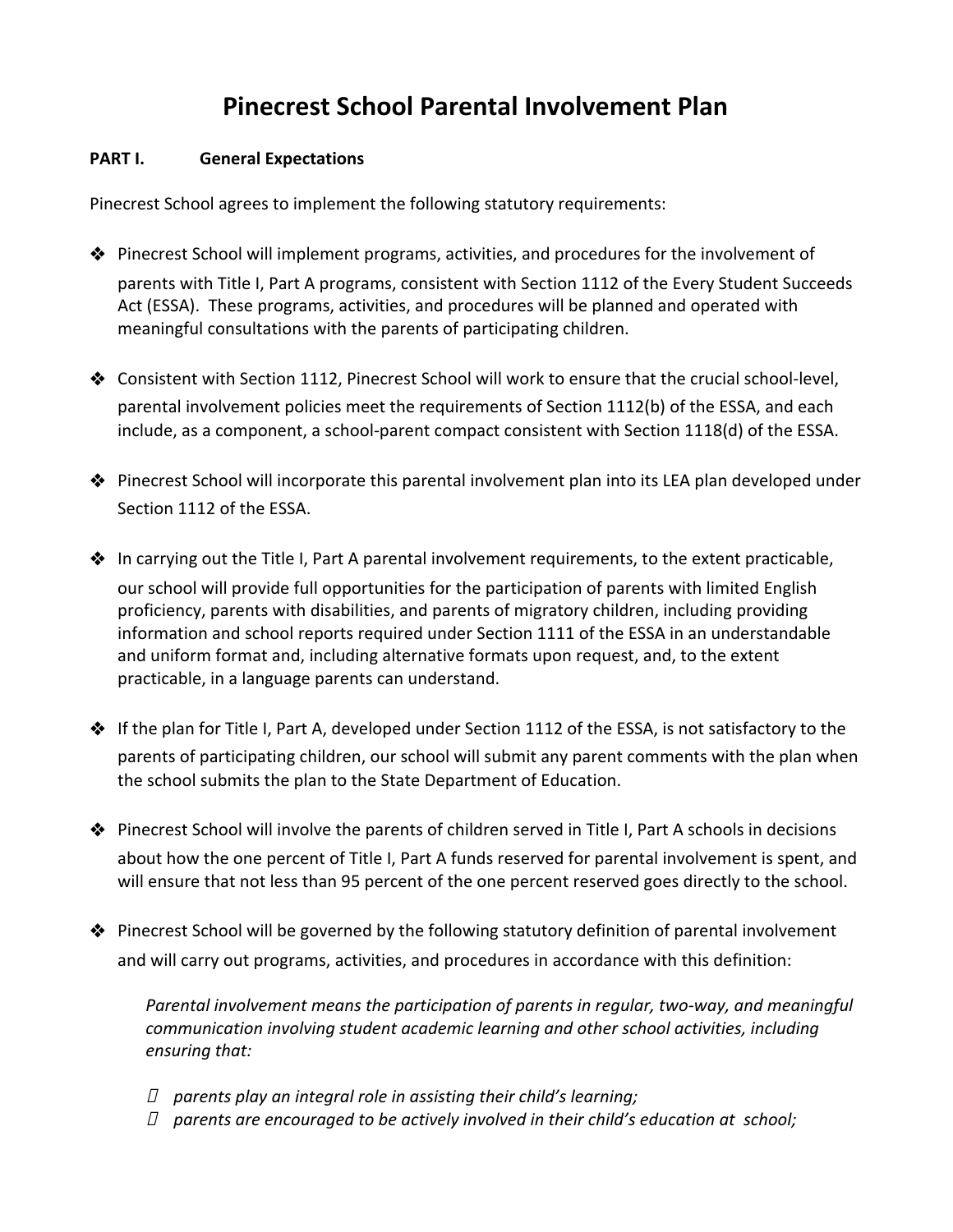- *parents are full partners in their child's education and are included, as appropriate, in decision-making and on advisory committees to assist in the education of their child;*
- *other activities are carried out, such as those described in Section 1118 of the ESSA.*

#### **Part II. DESCRIPTION OF HOW PINECREST SCHOOL WILL IMPLEMENT REQUIRED PARENTAL INVOLVEMENT PLAN COMPONENTS**

- 1. Pinecrest School will take the following actions to involve parents in the joint development of its Parental Involvement Plan under Section 1112 of the ESSA:
	- $\Box$  Parental Involvement Team Leaders are called upon to develop and/or review the plan. The plan is reviewed twice per year. The team leaders are parents, community leaders, and school personnel.
	- $\Box$  The intention of this team is to promote a Title I Parental Involvement Plan that addresses programs, proposals, funds, and parental involvement activities that meet the needs of all students. All team members are given the opportunity to offer ideas and opinions.
- 2. Pinecrest School shall take the following actions to involve parents in the process of school review and improvement under Section 1116 of the ESSA:
	- $\Box$  The Parental Involvement Plan is presented at our annual Title I meeting. The Parent's Right to Know Notice is also distributed at these meetings. Flyers are sent home to all parents inviting them to the meeting to explain the program and activities provided through Title I, federal guidelines, and the role of all parents in the education of their children.
	- The Parent Involvement Team Leaders will participate in school-wide meetings to coordinate activities and provide guidance for allowable expenditures that may be needed to facilitate activities. This team will coordinate many parent meetings and workshops throughout the year at convenient times during the day and evening to accommodate parents that have different working hours. The sessions will cover numerous topics according to parent needs based on survey results and are designed to help parents in becoming more involved in their child's education. Notifications of upcoming meetings and training sessions will be sent to ensure that all parents are offered opportunities for participation.
	- $\Box$  A parent resource station is available for parents to assist in activities at home. The remediation teachers are available to assist parents with various strategies.
	- $\Box$  Parents are encouraged to participate in the Statewide Parent Visitation Month, which is held in October of each year. Surveys of meetings and trainings and an annual evaluation of the Parental Involvement Program are reviewed and used as a planning tool to gain ideas to better meet the needs of both parents and students.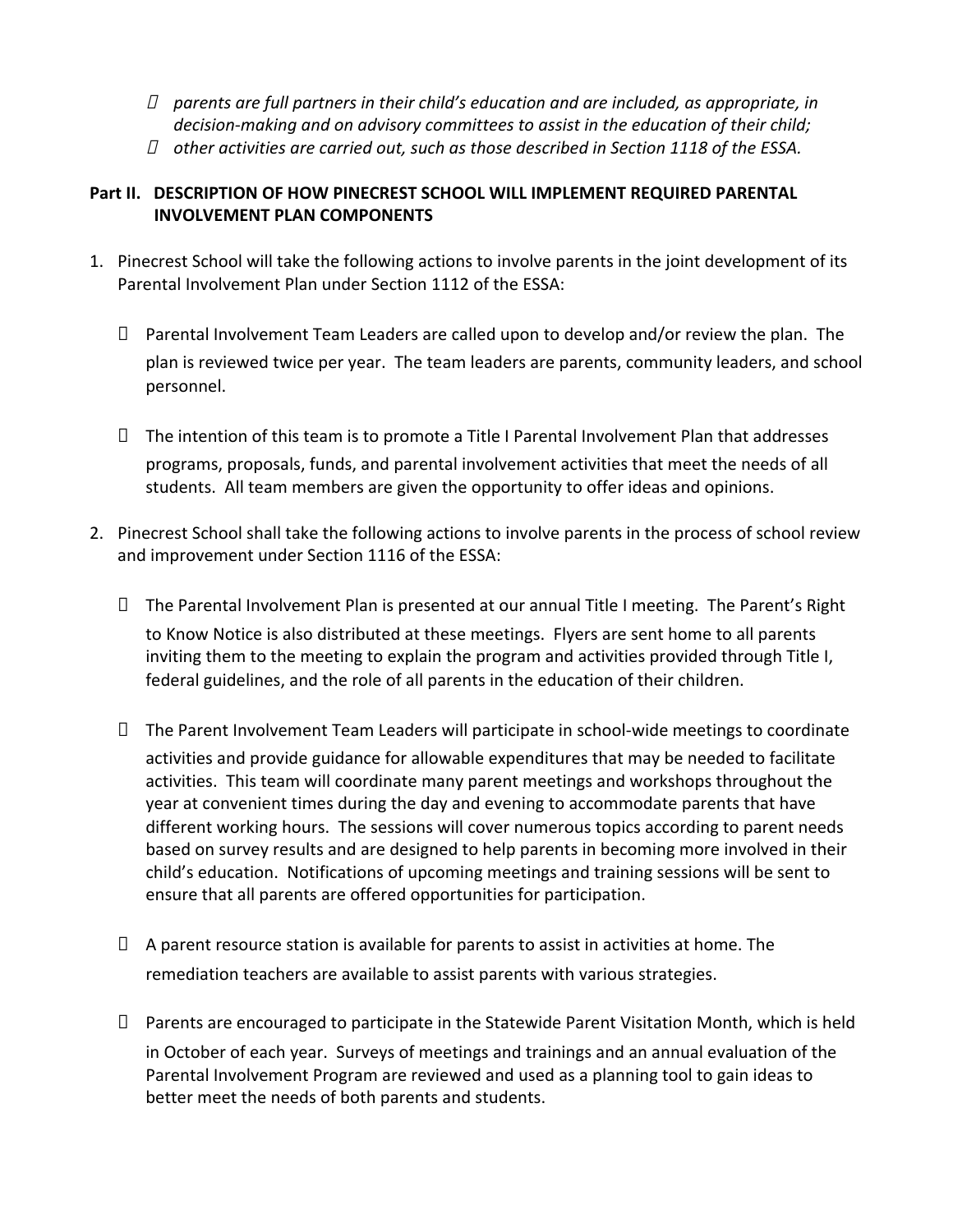- 3. Pinecrest School will coordinate and integrate parental involvement strategies in Part A in conjunction with Sylacauga Alliance for Family Enhancement.
- 4. The Parent Involvement Team Leaders will evaluate the content and effectiveness of this plan. The team leaders will identify barriers to greater participation by parents in parental involvement activities (with particular attention to parents who are economically disadvantaged, are disabled, have limited English proficiency, limited literacy, or are of any racial or ethnic minority background). The school district will use findings of the evaluation about its Parental Involvement Plan and activities to design strategies for more effective parental involvement, and to revise its parental involvement policies.
	- $\Box$  Parents are given surveys at the beginning of each school year seeking their input on the parent involvement program, activities, training, and materials that the school should offer to parents for the upcoming school year.
	- $\Box$  The surveys will be written in an understandable format and, to the extent possible, in a language that parents can understand.
	- $\Box$  Results of parent surveys are reviewed by the Parent Involvement Team Leaders.
	- $\Box$  The data will be analyzed and will provide a foundation for implementing adaptive teaching strategies to serve students and parents more suitably.
- 5. Pinecrest School will build a strong capacity for effective involvement of parents and to support a partnership among the school, parents, and the community to improve student academic achievement, through the following activities specifically described below:
	- $\Box$  Pinecrest School will provide assistance to parents of children served by the school in understanding topics such as the following:
		- o College Career Readiness Standards (CCRS)
		- o State's student academic achievement standards
		- o State and local academic assessments including alternate assessments
		- o Requirements of Part A
		- o Monitoring of student progress
		- o Building parent/school partnership
	- $\Box$  Parents will be provided with timely information about school programs in several different ways to avoid any barriers that might hinder communication between school and home. Pinecrest will provide the following program information to parents by way of:
		- o SchoolCast
		- o Social Media: Instagram, Twitter, Facebook, SCS App
		- o Letters and/or Flyers
		- o School Website
		- o School Marquee
		- o Newspaper Articles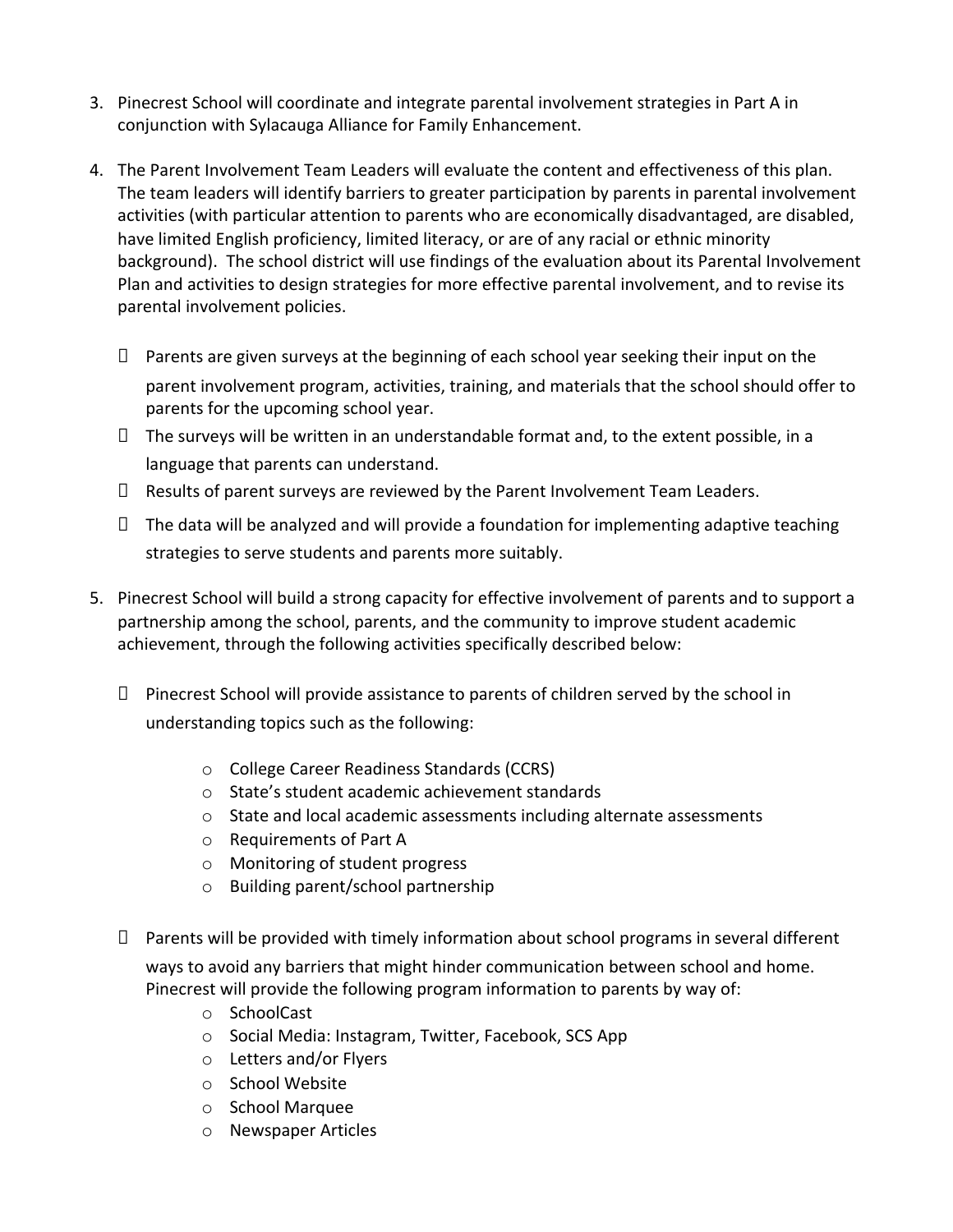- o TV Monitors
- o Data Portfolio Binders
- $\Box$  Pinecrest School will provide materials and training to help parents work with their children to improve academic achievement. The team will implement and coordinate parent programs and build ties between parents and the school. We will collaborate with various community resources to encourage and support all parents in an understandable and uniform format.
	- o Parent Resource Center
	- o Parent Library in Media Center
	- o Parent Workshops
	- o Parent Visitation Activities
	- o Title I Annual Meeting
	- o Community partnerships
		- SAFE and Bridges,
		- AltaPointe (Mental Health Services)
		- Leadership Sylacauga
		- Alabama Food Solutions,
		- EL Services with certified teacher
		- Trans Act computer program, etc.

#### **PART III. DISCRETIONARY PARENTAL INVOLVEMENT PLAN COMPONENTS**

NOTE: The Parental Involvement Plan may include additional paragraphs listing and describing other discretionary activities in consultation with its parents, chooses to undertake to build parents' capacity for involvement in the school and school system to support their children's academic achievement listed under section 1118(e) of the ESSA.

#### **TENTATIVE CALENDAR OF EVENTS: (All activities are pending Covid-19 restrictions and guidelines)**

- **• August:**
	- Identify 2020- 2021 Parental Involvement Team members
	- Update Parent Survey
	- Drive-Through Meet the Teacher **(#1)**
	- Blended/Virtual Parent and Student Orientation **(#2)**
- **September:**
	- Distribute Parent, Student and Staff Surveys
	- Parent team meeting
	- Analyze Parent, Student and Staff Survey data
	- Plan activities and workshops based on survey results (implemented every 6 weeks)\*
	- Develop timeline for parental engagement
	- Title I Annual Meeting **(#3)**
- **October:**
	- Parent Visitation Activity **(#4)** As allowed by Covid-19 restrictions
- **● November:**
	- -Veteran's Day Presentation **(#5)**